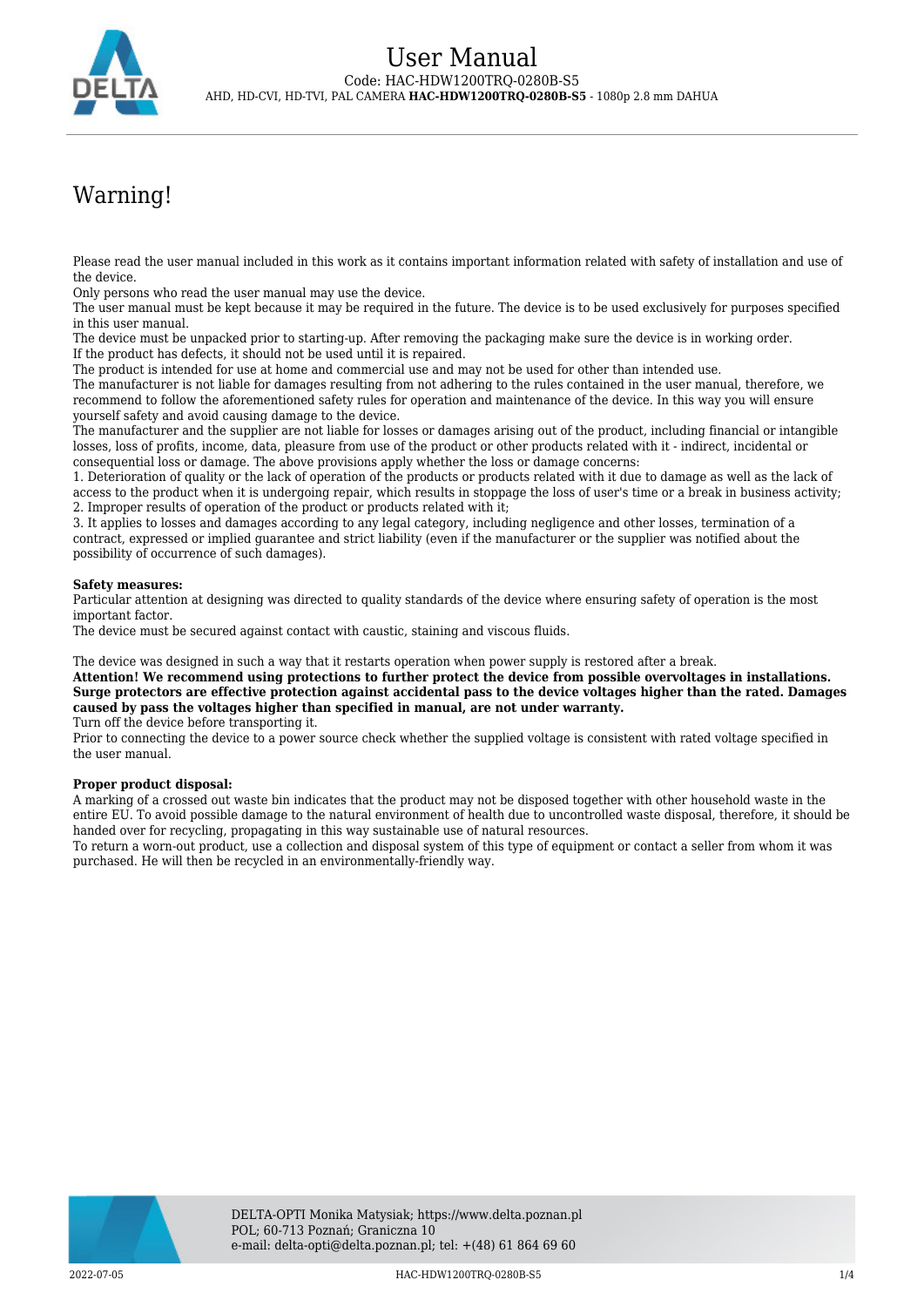

### User Manual Code: HAC-HDW1200TRQ-0280B-S5 AHD, HD-CVI, HD-TVI, PAL CAMERA **HAC-HDW1200TRQ-0280B-S5** - 1080p 2.8 mm DAHUA

Megapixel camera with 1/2.7" CMOS sensor and AHD / HD-CVI / HD-TVI / CVBS.

The AHD / HD-CVI / HD-TVI interface allows to transmission of analog video signal via coaxial cable in max. 8 Mpx (4K UHD) resolution. During transmission there are no delays and is maintained the original, high quality image.

In the case of video transmission using a twisted pair cable and m the case of video transmission dsing a twisted part cable and matching transformers (balun), be aware of the possibility of signal reflections and interfering signals. The range of IR illumination according to the manufacturer data, depends on outer conditions (visibility - air transparency, environment, wall colors ie. scene reflectance).



| Standard:                        | HD-CVI, HD-TVI, AHD, CVBS                                           |
|----------------------------------|---------------------------------------------------------------------|
| Sensor:                          | 1/2.7 " Progressive Scan CMOS                                       |
| Matrix size:                     | 2 Mpx                                                               |
| Resolution:                      | 1920 x 1080 - 1080p,<br>1280 x 720 - 720p,<br>960 x 576 - 960H, PAL |
| Range of IR illumination:        | 25 m                                                                |
| IR illuminator power adjustment: | Automatic                                                           |
| Lens:                            | 2.8 mm                                                              |
| View angle:                      | 101°                                                                |
| Video output:                    | AHD / HD-CVI / HD-TVI / CVBS, 1 Vpp / 75 $\Omega$                   |
| Audio:                           |                                                                     |

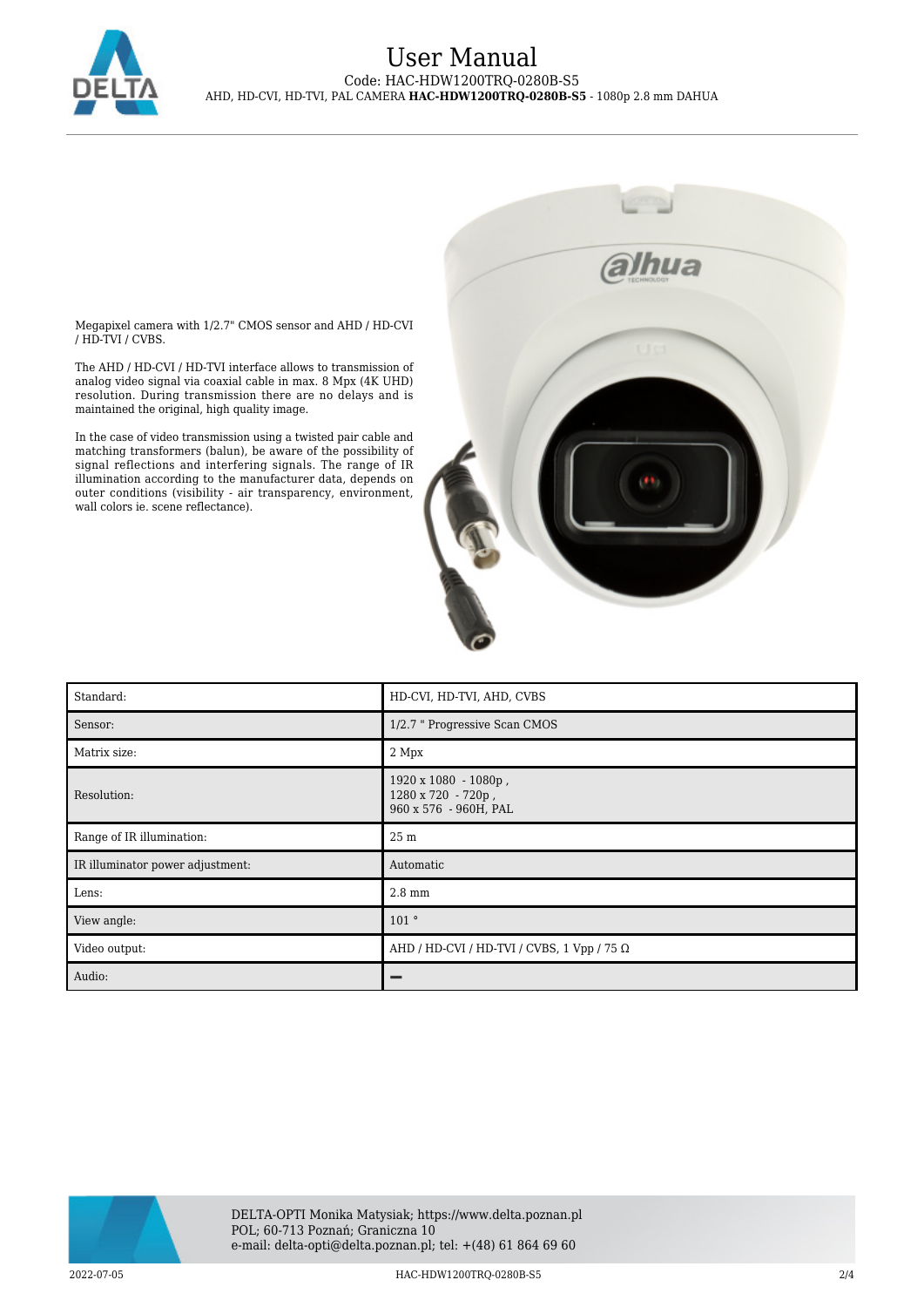

| Main features:         | • D-WDR - Wide Dynamic Range<br>· 2D-DNR - Digital Noise Reduction<br>• BLC/HLC - Back Light / High Light Compensation<br>• Day/night mode<br>• AGC - Automatic Gain Control<br>• ICR - Movable InfraRed filter<br>• Auto White Balance<br>• Privacy zones<br>• Mirror - Mirror image<br>• Sharpness - sharper image outlines |
|------------------------|-------------------------------------------------------------------------------------------------------------------------------------------------------------------------------------------------------------------------------------------------------------------------------------------------------------------------------|
| OSD menu:              | OSD menu available via DAHUA recorder                                                                                                                                                                                                                                                                                         |
| Power supply:          | 12 V DC / 220 mA                                                                                                                                                                                                                                                                                                              |
| Power consumption:     | $\leq$ 2.6 W                                                                                                                                                                                                                                                                                                                  |
| Housing:               | Dome, Plastic                                                                                                                                                                                                                                                                                                                 |
| "Index of Protection": | <b>IP50</b>                                                                                                                                                                                                                                                                                                                   |
| Color:                 | White                                                                                                                                                                                                                                                                                                                         |
| Vandal-proof:          |                                                                                                                                                                                                                                                                                                                               |
| Operation temp:        | $-40 °C$ 50 °C                                                                                                                                                                                                                                                                                                                |
| Weight:                | $0.15$ kg                                                                                                                                                                                                                                                                                                                     |
| Dimensions:            | Ø 97 x 93 mm                                                                                                                                                                                                                                                                                                                  |
| Manufacturer / Brand:  | <b>DAHUA</b>                                                                                                                                                                                                                                                                                                                  |
| Guarantee:             | 3 years                                                                                                                                                                                                                                                                                                                       |



Mounting side view: